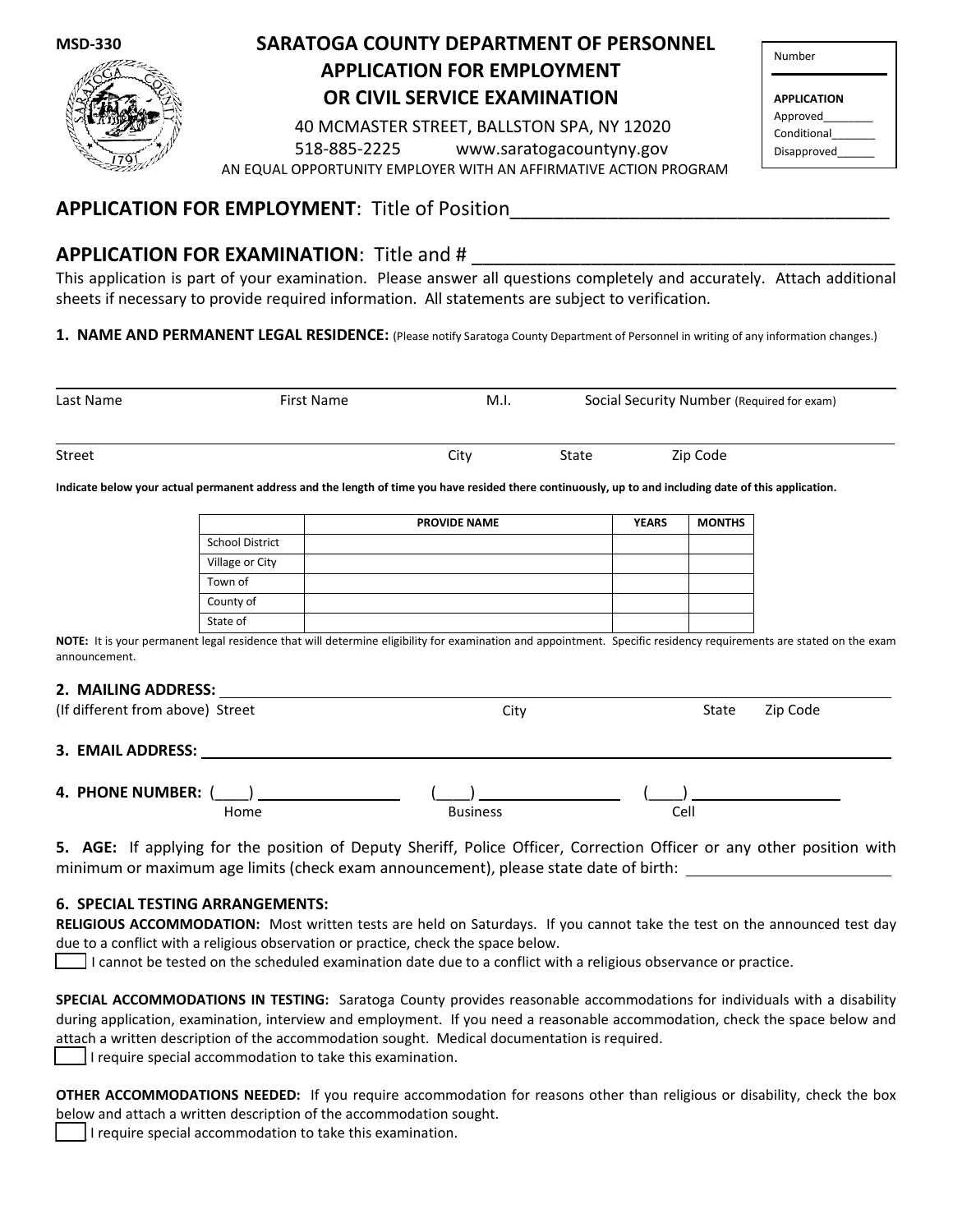#### **7. CHECK APPROPRIATE BOXES:**

**If you answer YES to any portion of questions 7a-f, provide details on a separate sheet.** Your failure to answer these questions or to provide details will significantly delay any determination concerning your qualifications and may deprive you of potential employment opportunities. None of the above circumstances represent an automatic bar to employment. Each case is considered and evaluated on individual merit in relation to the duties and responsibilities of the position for which you are applying.

- a. Were you ever discharged from employment for reasons other than lack of work or funds, disability or medical condition?
- b. Did you ever resign rather than face discharge?
- c. Have you ever been convicted of a crime (felony or misdemeanor)?
- d. Has there ever been a complaint of workplace violence or harassment against you?  $\Box$  YES  $\Box$ NO
- e. Are you now under charges for any crime? \_\_ YES \_\_ NO
- f. Did you ever receive a discharge from the Armed Forces of the United States that was other than "Honorable", or which was issued under other than honorable conditions?
- g. Are you a retiree from New York State or any civil division thereof?

h. Are you an exempt Volunteer Fireman?

**8. VETERANS CREDITS: Veteran's credits can be applied for on all examinations but may be used only once.** You may not claim additional credits after the eligible list has been established. Any candidate who applies for such credit must submit a copy of DD214 with application.

Do you claim additional credits on this examination as an honorably discharged veteran?

NO -- **Please go to Question 9**

YES -- AS A DISABLED WAR VETERAN YES -- AS A NON-DISABLED WAR VETERAN

NO Since January 1, 1951, have you ever used additional credits as a disabled or non-disabled veteran for appointment to any position in the public employment of New York State or any of its civil divisions?

## **COMPLETE THE REMAINDER OF THIS SECTION IF YOU:**

- 1. Wish to claim War Time Veterans Credits, AND
- 2. Have NOT used veteran's credits for appointment to a position in NY State or its civil divisions.

## **EXTRA CREDITS FOR WAR TIME VETERANS -- Your answers must be "YES" to be eligible for additional credits**

YES | NO I expect to receive or have already received a discharge which was honorable or release under honorable circumstances from the Armed Forces of the United States. "Armed Forces of the United States" means the Army, Navy, Marine Corps, Air Force and Coast Guard, including all components thereof, and the National Guard when in service of the United States pursuant to call as provided by law, on a **full-time active duty other than active duty for training purposes.**  I am now serving, or have served, on an active duty basis other than active duty for training purposes during one or more of the following Time of War periods:

**In the Armed Forces:**

December 7, 1941 – December 31, 1946;

June 27, 1950 – January 31, 1955;

February 28, 1961 – May 7, 1975; August 2, 1990 to the date when the Persian Gulf hostilities end.

**Or earned the Armed Forces, Navy or Marine Corps Expeditionary medal for service in:**

Granada: October 23, 1983 - November 21, 1983;

Lebanon: June 1, 1983 – December 1, 1987;

Panama: December 20, 1989 – January 31, 1990.

#### **Or in the U.S. Public Health Service:**

July 29, 1945 - December 31, 1946;

June 27, 1950 - July 3, 1952.

NO I am a United States citizen or an alien lawfully admitted for permanent residence.



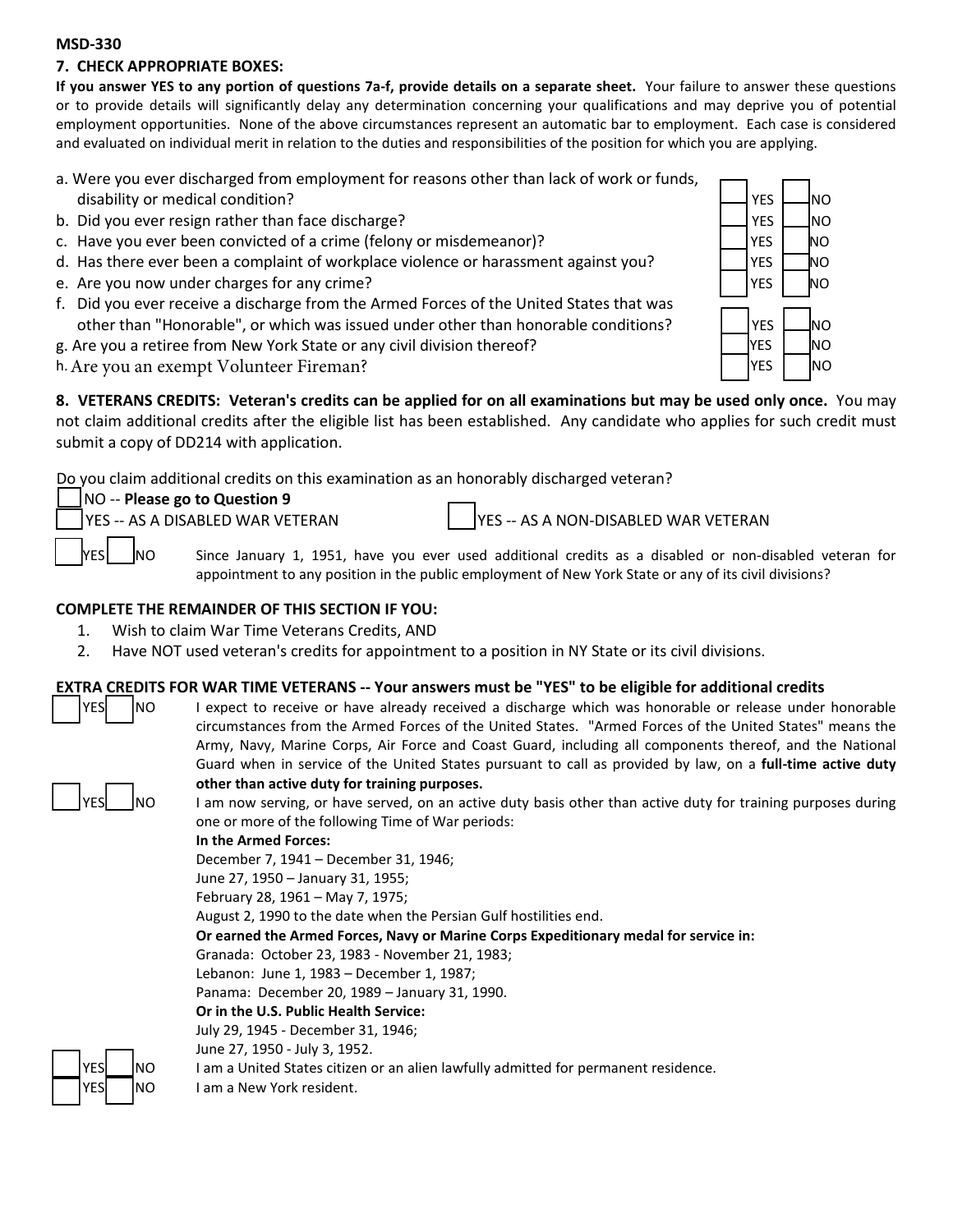## **9. STUDENT LOANS:**

Are you currently in default on any outstanding student loan(s) made or guaranteed by the New York State Higher Education Services Corporation? \_\_\_ NO \_\_\_ YES

**10. YOUR EDUCATION**: Read the exam announcement for educational requirements. Send a copy of your transcript **only** if required by the announcement.

Have you graduated from High School?  $\Box$  NO  $\Box$  YES

Name and Location of High School

If you have a High School Equivalency Diploma, indicate: Issuing Government Authority

Number \_\_\_\_\_\_\_\_\_\_\_\_\_\_\_ Date of Issue \_\_\_\_\_\_\_\_\_\_\_\_\_\_\_\_\_

| College, University, Professional or Technical | <b>Major subject</b> | Did you    | If you did not     | If graduated,  | Date degree |     |
|------------------------------------------------|----------------------|------------|--------------------|----------------|-------------|-----|
| Schools:                                       | or type of           | graduate?  | graduate, number   | type of degree | received or |     |
|                                                | course               |            | of college credits | received       | expected    |     |
| Name of School & City in which located         |                      | <b>YES</b> |                    |                | Mo.         | Yr. |
|                                                |                      | <b>NO</b>  |                    |                |             |     |
| Name of School & City in which located         |                      | <b>YES</b> |                    |                | Mo.         | Yr. |
|                                                |                      | <b>NO</b>  |                    |                |             |     |
| Name of School & City in which located         |                      | <b>YES</b> |                    |                | Mo.         | Yr. |
|                                                |                      | <b>NO</b>  |                    |                |             |     |
| Name of School & City in which located         |                      | <b>YES</b> |                    |                | Mo.         | Yr. |
|                                                |                      | <b>NO</b>  |                    |                |             |     |

## **11. LICENSE OR CERTIFICATION:**

If required on the announcement, do you have a valid license to operate a motor vehicle in New York State?

\_\_\_ NO \_\_\_ YES License Number: \_\_\_\_\_\_\_\_\_\_\_\_\_\_\_\_\_\_\_\_ Expiration Date: \_\_\_\_\_\_\_\_\_\_\_\_\_

Class of License: The Endorsements: The Restrictions: Restrictions:

Complete the following if a license, certificate or other authority to practice a trade or profession is required on the announcement(s).

| <b>Trade or Profession</b> | <b>License Number</b> | <b>Date License First</b><br><b>Issued</b> | Registration<br>Yr.<br>Mo.<br><b>IFrom</b><br>to | Yr.<br>Mo. | If you are not currently<br>licensed, check this |
|----------------------------|-----------------------|--------------------------------------------|--------------------------------------------------|------------|--------------------------------------------------|
| <b>Specialty</b>           |                       | <b>Granted by (Licensing agency)</b>       |                                                  | City/State |                                                  |

The County of Saratoga does not discriminate because of age, race, creed, color, citizenship, national origin, sex, religion, marital status, criminal record, disability, limited English proficiency, low income status, political affiliation, genetic predisposition or carrier status, domestic violence victim status, pregnancy or sexual orientation.

NOTE: Federal Law requires employers to hire only U.S. citizens or aliens with the authorization to work in the U.S. Federal Law also requires that at the time of appointment, you provide to the employer certain information , including date of birth, country of origin, right to work in the U.S. and to provide for review certain documents establishing your identity and work authorization, such as birth certificates, etc.